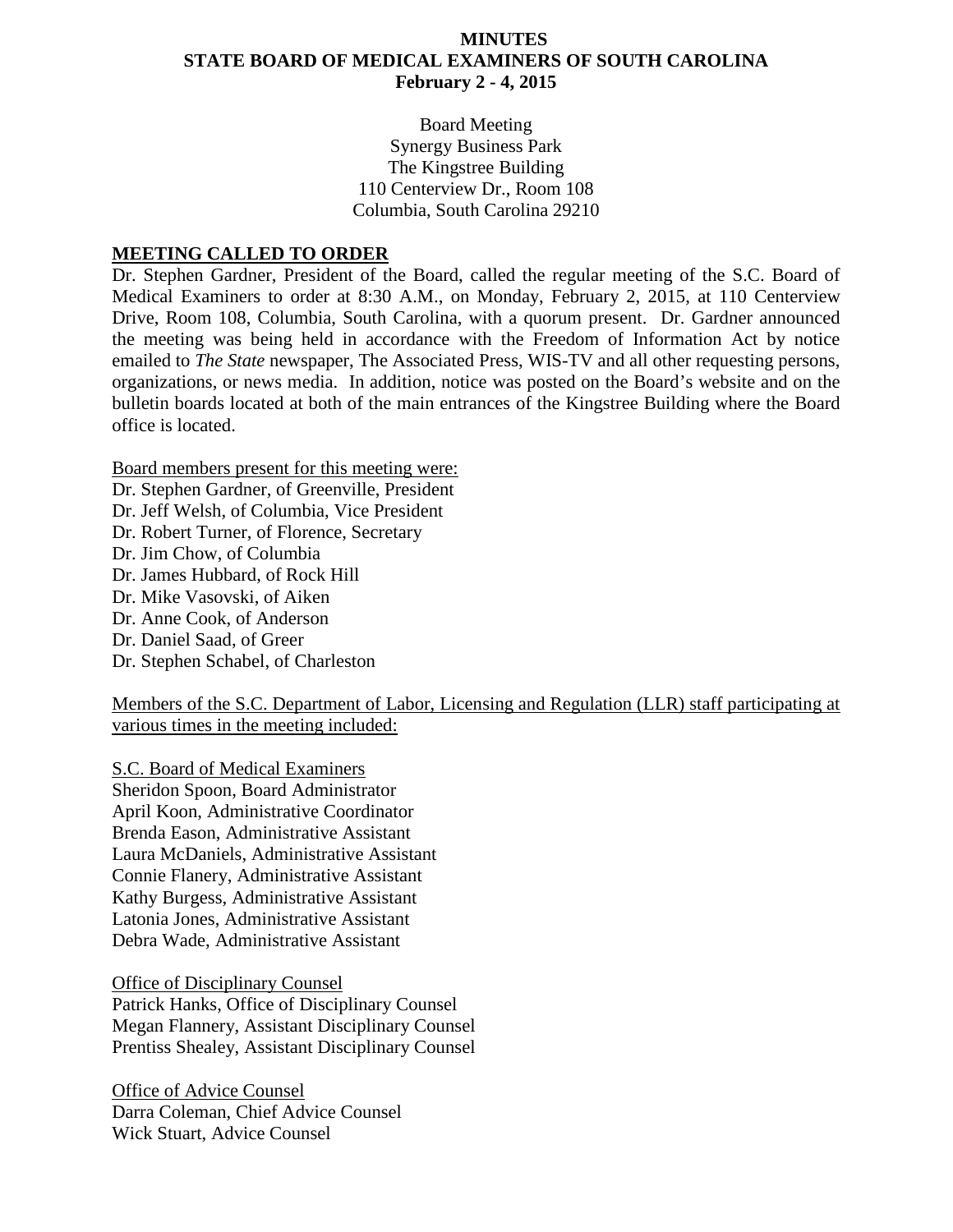## **REVIEW/APPROVAL OF AGENDA**

The agenda for this meeting was reviewed and approved.

### **REVIEW AND APPROVAL OF THE NOVEMBER 3 -4, 2014 MEETING MINUTES**

\_\_\_\_\_\_\_\_\_\_\_\_\_\_\_\_\_\_\_\_\_\_\_\_\_\_\_\_\_\_\_\_\_\_\_\_\_\_\_\_\_\_\_\_\_\_\_\_\_\_\_\_\_\_\_\_\_\_\_\_\_\_\_\_\_\_\_\_\_\_\_\_\_

After considering recommendations, additions, deletions and corrections, a motion was made to approve the November 3-4, 2014 minutes by Dr. Hubbard and seconded by Dr. Cook. The motion and the minutes were unanimously passed.

## **TELEMEDICINE DISCUSSION PRESENTATION FROM WALMART**

Travis Dayhuff, Attorney with Nelson Mullins, represented Dr. Daniel Stein, Director of Medical and Clinical Services for Walmart, Dr. James McElligott, Director of Telehealth for MUSC and Steve Cashman, CEO of HealthSpot as they presented their telemedicine model to the Board for approval.

After a lengthy discussion, Dr. Turner made a motion to have the Walmart group submit their standard of care protocols to include the following; prescriptions for legend drugs; potential selection criteria for panel members to participate; how they would deal with recurrent episodic care outside the medical home; how they would make specialty referrals. Once these protocols are in place, the Executive Committee of the Board may review and approve without further appearance. Motion was seconded by Dr. Saad. All in favor

Motion carries

### **LEGISLATIVE UPDATE**

Holly Beeson, LLR Office of Communications and Government Affairs updated the Board on bills that impact the Medical Board.

Dr. Hubbard had concerns dealing with birthing centers in his area that have had deaths. Dr. Turner made a motion for Dr. Hubbard and Dr. Gardner to jointly produce a letter of concern to DHEC regarding the birthing centers in South Carolina and the safety of those sites. The Medical Board wants to work with DHEC to help make birthing centers practice safely. Motion was seconded by Dr. Saad.

All in favor Motion carries

## **FINAL ORDER HEARINGS**

**A motion was made and passed for the Board to go into Executive Session to conduct Final Order Hearings.** Each hearing was held in Executive Session and the Board's Final Order is on file at the Board Office. After testimony for each case, the Board entered a private deliberative session. No votes were made or actions taken while the Board was in Executive Session. **A motion was made and passed to return to Public Session and the Board voted on the following sanctions after each Final Order Hearing:**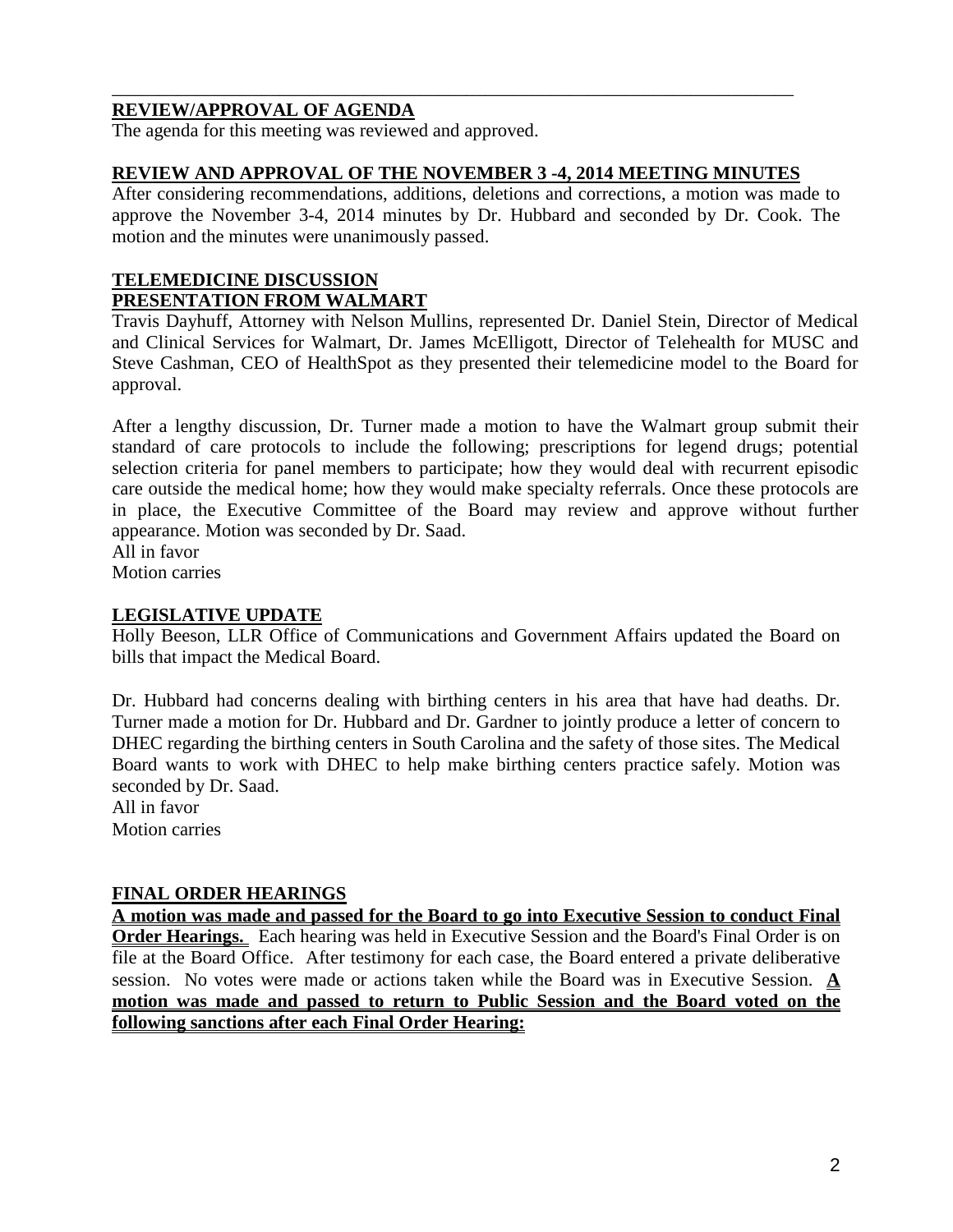#### \_\_\_\_\_\_\_\_\_\_\_\_\_\_\_\_\_\_\_\_\_\_\_\_\_\_\_\_\_\_\_\_\_\_\_\_\_\_\_\_\_\_\_\_\_\_\_\_\_\_\_\_\_\_\_\_\_\_\_\_\_\_\_\_\_\_\_\_\_\_\_\_\_ **2010-75 Final Order Hearing**

Dr. Turner made a motion as follows:

- Accept Memorandum of Agreement
- Private Reprimand
- Cost of \$1900.00 to be paid within 6 months

Motion seconded by Dr. Schabel All in favor Motion carries

#### **Darryl Sugar, MD 2014-55 Final Order Hearing**

Dr. Schabel made a motion to withdraw the Memorandum of Agreement and to accept a relinquishment of license to practice medicine in South Carolina. Dr. Welsh seconded the motion. All in favor

Motion carries

## **Sally Regan, MD**

### **Request for reconsideration of Final Order**

Dr. Turner made a motion as follows:

- Amend the final order to remove paragraph number 3
- All other provisions remain in place

Dr. Schabel seconded the motion. All in favor Motion carries

#### **Gregory Furness, PA 2013-187 Final Order Hearing**

Dr. Turner made a motion to accept the public Memorandum of Agreement with indefinite suspension immediately stayed up the following conditions:

- Pass the NCCPA examination within one year
- Clinical competency and behavior evaluation within the next 3 months
- Maintain in full contract compliance with RPP
- Pay Costs of \$700.00 within six months
- May reappear before the Board in one year if all stipulations have been met

Motion seconded by Dr. Saad All in favor Motion carries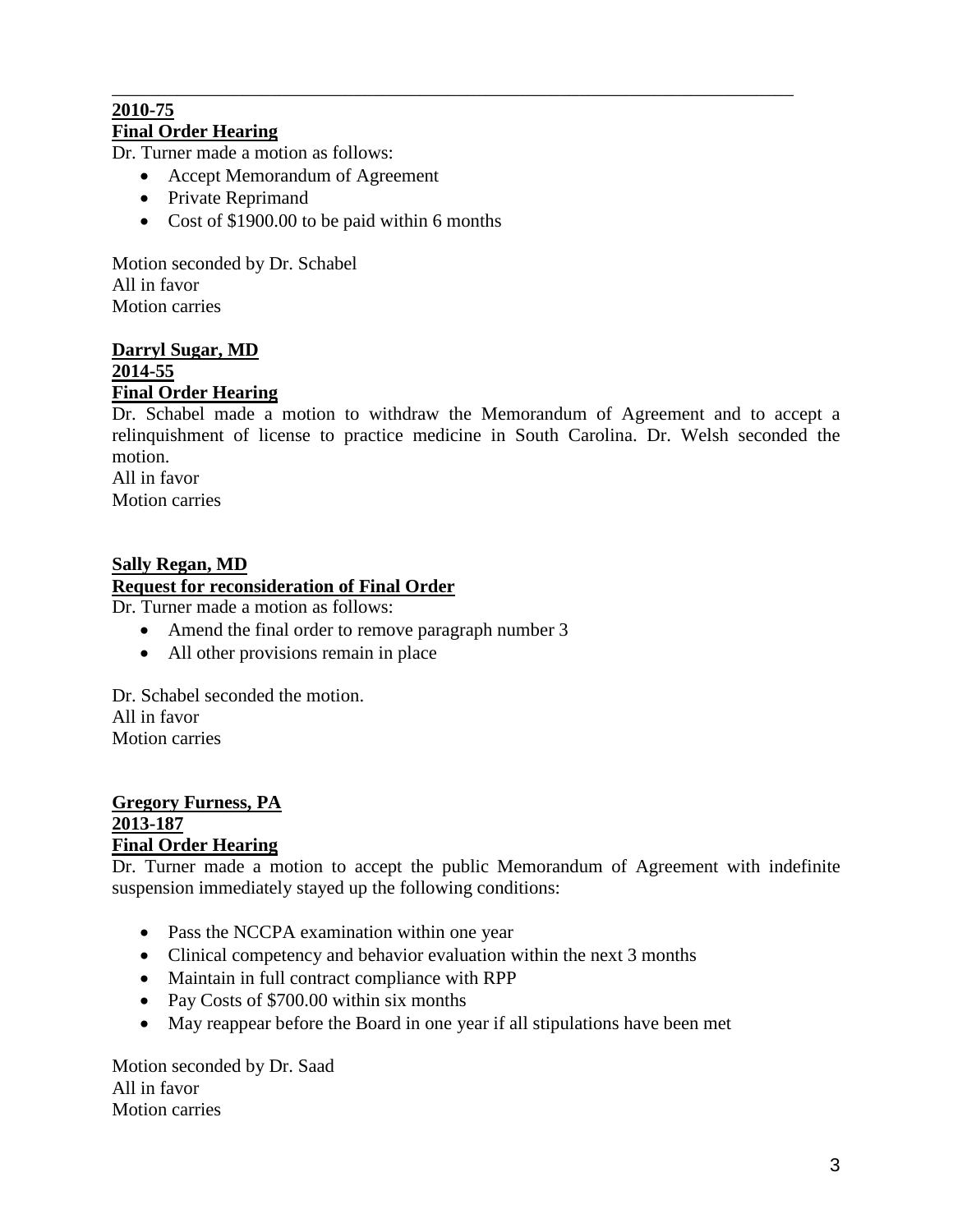#### \_\_\_\_\_\_\_\_\_\_\_\_\_\_\_\_\_\_\_\_\_\_\_\_\_\_\_\_\_\_\_\_\_\_\_\_\_\_\_\_\_\_\_\_\_\_\_\_\_\_\_\_\_\_\_\_\_\_\_\_\_\_\_\_\_\_\_\_\_\_\_\_\_ **Frederick Veit, MD 2013-396 Final Order Hearing**

Dr. Turner made a motion as follows:

- Accept Memorandum of Agreement
- Public Reprimand
- Indefinite suspension stayed upon completion of psychiatric evaluation approved by the Board
- Continued enrollment in RPP
- Sexual evaluation with BMI in Atlanta

Motion seconded by Dr. Schabel All in favor Motion carries

### **William Dukes Sr, MD 2013-197 Final Order Hearing**

Dr. Turner made a motion to accept the Memorandum of Agreement. Dr. Schabel seconded the motion. Dr. Hubbard opposed. Motion carries

Dr. Turner made a motion as follows:

• Letter of Caution

Motion seconded by Dr. Chow Dr. Hubbard opposed Motion carries

**Stacy Smith, MD 2011-210 Final Order Hearing**

Dr. Turner made a motion as follows:

- Public Reprimand
- Indefinite suspension stayed upon Clinical Competency approved by the Board
- Continue with RPP and any recommendations
- Prohibited from prescribing any controlled substances
- Pay cost of \$1,100.00 within 6 months
- Must reappear before the Board for reconsideration once all conditions have been met

Motion seconded by Dr. Schabel All in favor Motion carries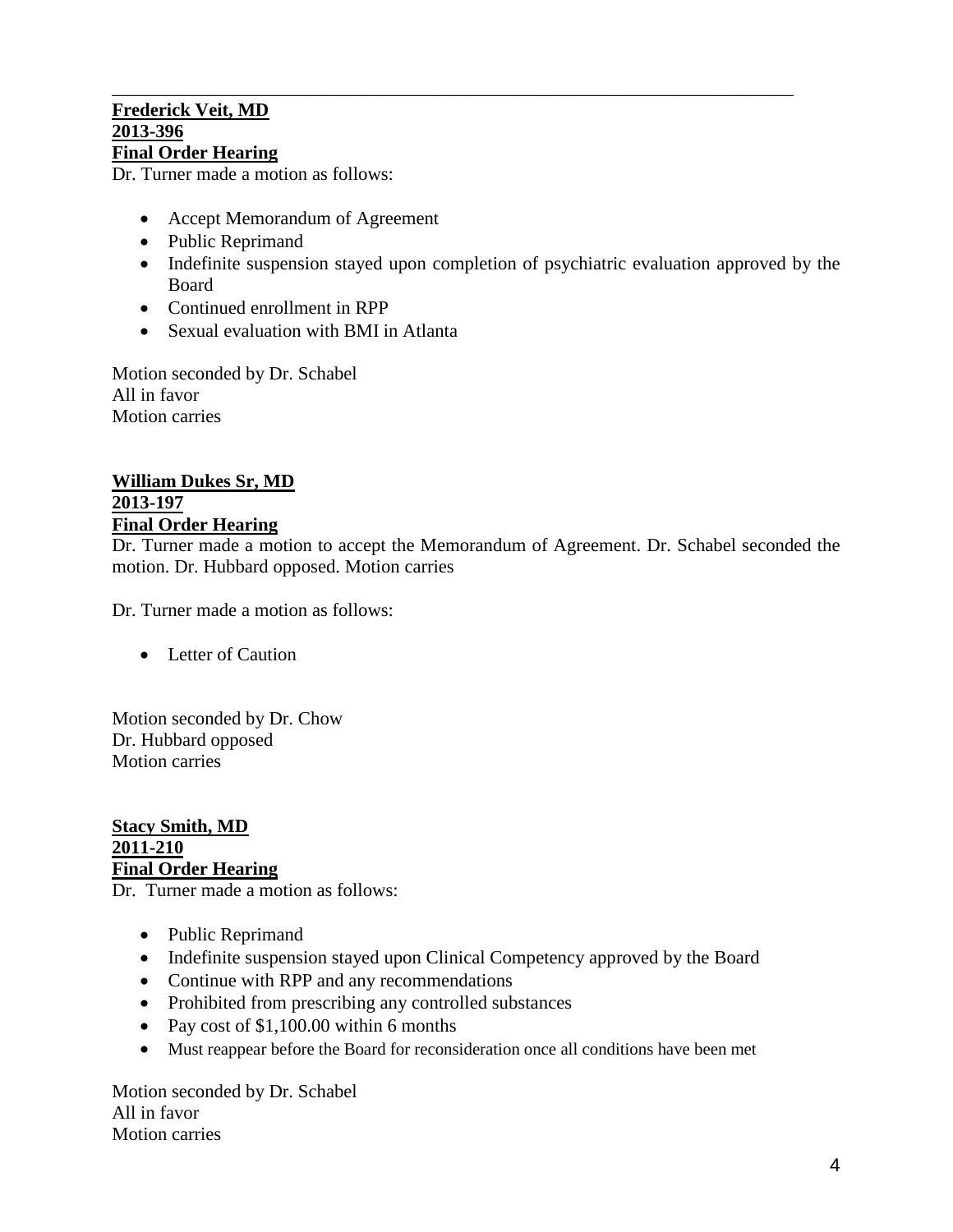#### \_\_\_\_\_\_\_\_\_\_\_\_\_\_\_\_\_\_\_\_\_\_\_\_\_\_\_\_\_\_\_\_\_\_\_\_\_\_\_\_\_\_\_\_\_\_\_\_\_\_\_\_\_\_\_\_\_\_\_\_\_\_\_\_\_\_\_\_\_\_\_\_\_ **Robert Weinfeld, MD Applicant for Volunteer Limited licensure**

A motion was made by Dr. Hubbard to allow applicant to proceed with licensure. Motion was seconded by Dr. Schabel.

All in favor Motion carries

## **Lawrence Wallace, MD Applicant for Reactivation of licensure**

A motion was made by Dr. Cook to allow applicant to proceed with reactivation application. Motion was seconded by Dr. Turner. All in favor

Motion carries

# **Lloyd Hubler, MD**

## **Applicant for licensure**

A motion was made by Dr. Hubbard to allow applicant to proceed with licensure. Motion was seconded by Dr. Cook.

All in favor Motion carries

# **A motion was made by Dr. Chow and seconded by Dr. Welsh to adjourn at 8:32 pm**

## **Reconvened at 8:30 am Tuesday February 3, 2015**

## **OIE REPORT**

Pat Hanks, Office of Disciplinary Counsel presented to the Board and stated ODC had a total of 129 medical cases open and 40 cases were closed in 2014.

Althea Myers of the LLR Office of Investigations and Enforcement presented the Investigative Review Committee's Report along with the statistical report.

Connie Overton with DEA addressed the Board concerning their mission to enforce the Controlled Substances Act.

## **Dismissals**

47 Cases were presented and approved for dismissal. Dr. Welsh moved to accept the recommendations and Dr. Cook seconded the motion and the Board unanimously approved the recommendations.

## **Formal Complaints**

14 Cases were presented for formal complaint. Dr. Saad moved to accept the recommendations Dr. Chow seconded the motion and the Board unanimously approved the recommendations.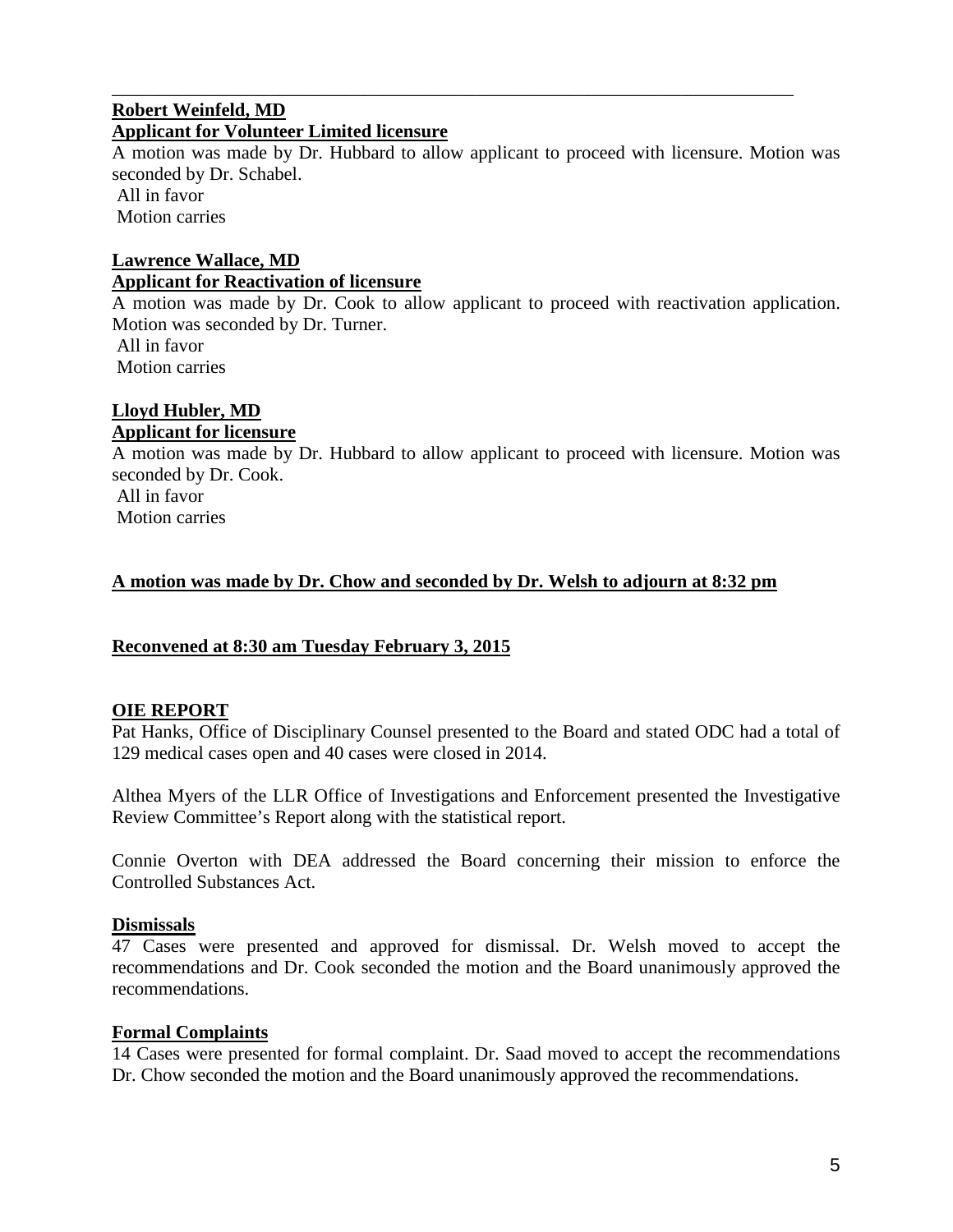## **Letters of Caution**

18 Cases were presented for a letter of caution. A motion was made by Dr. Hubbard to approve the letters of caution. Dr. Welsh seconded the motion and the Board unanimously approved the recommendations. Dr. Vasovski made a motion to rescind the letter of caution for case 2014- 411. Remainder of Board members opposed. Motion was defeated.

\_\_\_\_\_\_\_\_\_\_\_\_\_\_\_\_\_\_\_\_\_\_\_\_\_\_\_\_\_\_\_\_\_\_\_\_\_\_\_\_\_\_\_\_\_\_\_\_\_\_\_\_\_\_\_\_\_\_\_\_\_\_\_\_\_\_\_\_\_\_\_\_\_

## **Titus Caddell, MD (2010-194) (2011-323) (2012-470) Final Order Hearing**

Dr. Turner made a motion as follows:

- Accept the Memorandum of Agreement
- Public Reprimand
- Respondent is not to enter or remain in a room without female chaperone
- Quarterly reports from treating psychiatrist
- No prescribing of controlled II substances
- No treatment of pain for any patients
- Professional mentor approved by the board
- Worksite approval by the board
- Cost of \$5,350 to be paid within 24 months

Motion seconded by Dr. Schabel All in favor Motion carries

#### **Christy Wood, RCP 2011-298 Final Order Hearing** Dr. Chow made a motion as follows:

• Revocation of RCP license.

Motion seconded by Dr Schabel. All in favor Motion carries

### **2011-201**

President of the Board approved a continuance of the hearing at a later date.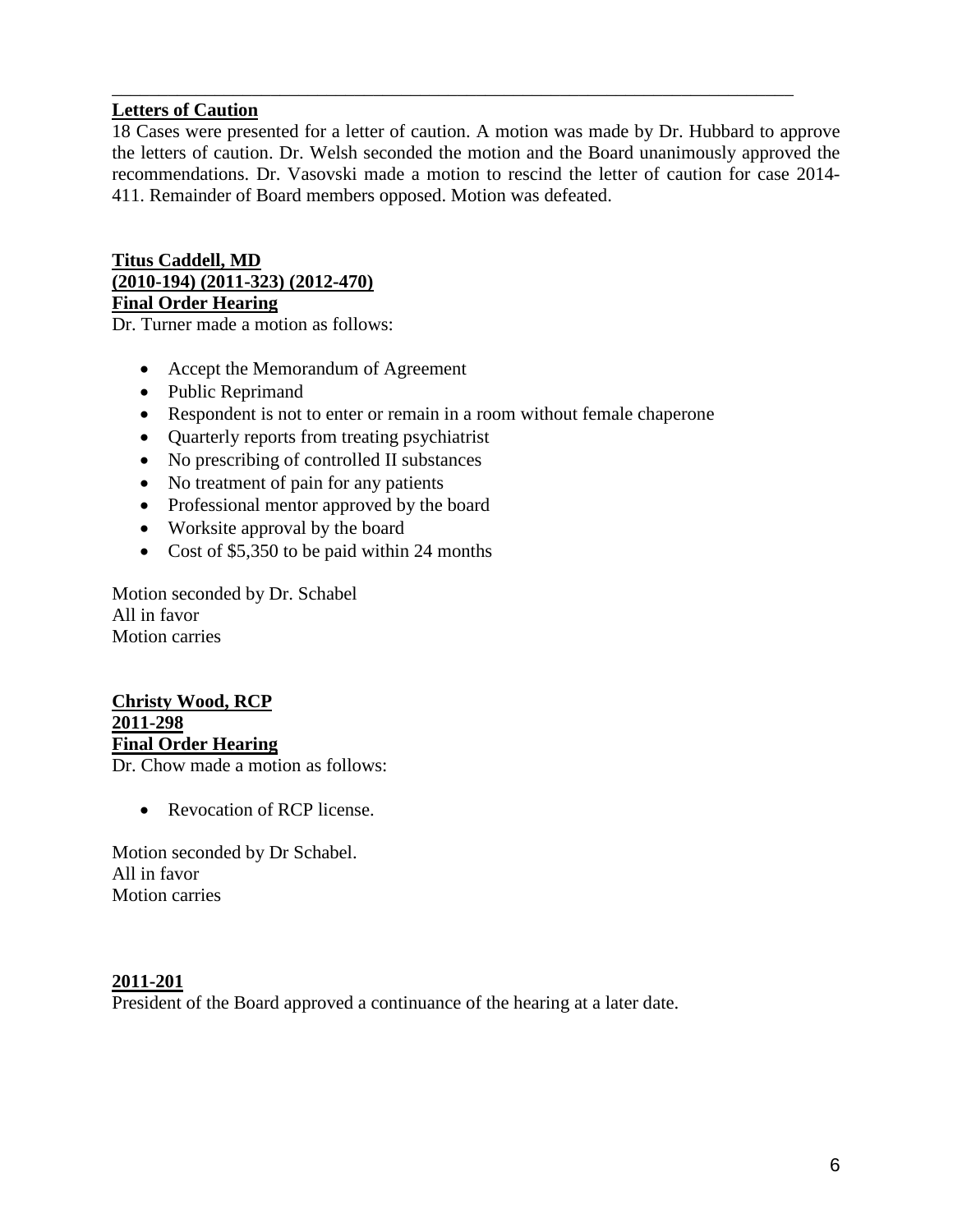### \_\_\_\_\_\_\_\_\_\_\_\_\_\_\_\_\_\_\_\_\_\_\_\_\_\_\_\_\_\_\_\_\_\_\_\_\_\_\_\_\_\_\_\_\_\_\_\_\_\_\_\_\_\_\_\_\_\_\_\_\_\_\_\_\_\_\_\_\_\_\_\_\_ **2012-319 Final Order Hearing**

Dr. Turner made a motion as follows:

- Private Reprimand
- Pay cost of \$100 within six months

Motion seconded by Dr. Chow All in favor Motion carries

**2011-304 Final Order Hearing** The Board granted a continuance of this hearing to a later date.

# **2006-315 Request to be released from Private Order**

Dr. Turner made a motion as follows:

- Release from RPP
- Must remain in the RPP Senior Program for three years

Dr. Chow seconded the motion. All in favor Motion carries

### **2009-346**

### **Request to be released from Private Order**

Dr. Turner made a motion as follows:

- Release from RPP and the conditions of the private order
- Must remain compliant with State of Arkansas monitoring requirements

Dr. Saad seconded the motion All in favor Motion carries

### **2010-51**

### **Request to be released from Private Order**

Dr. Schabel made a motion to release respondent from board's private order. Motion was seconded by Dr. Welsh.

All in favor Motion carries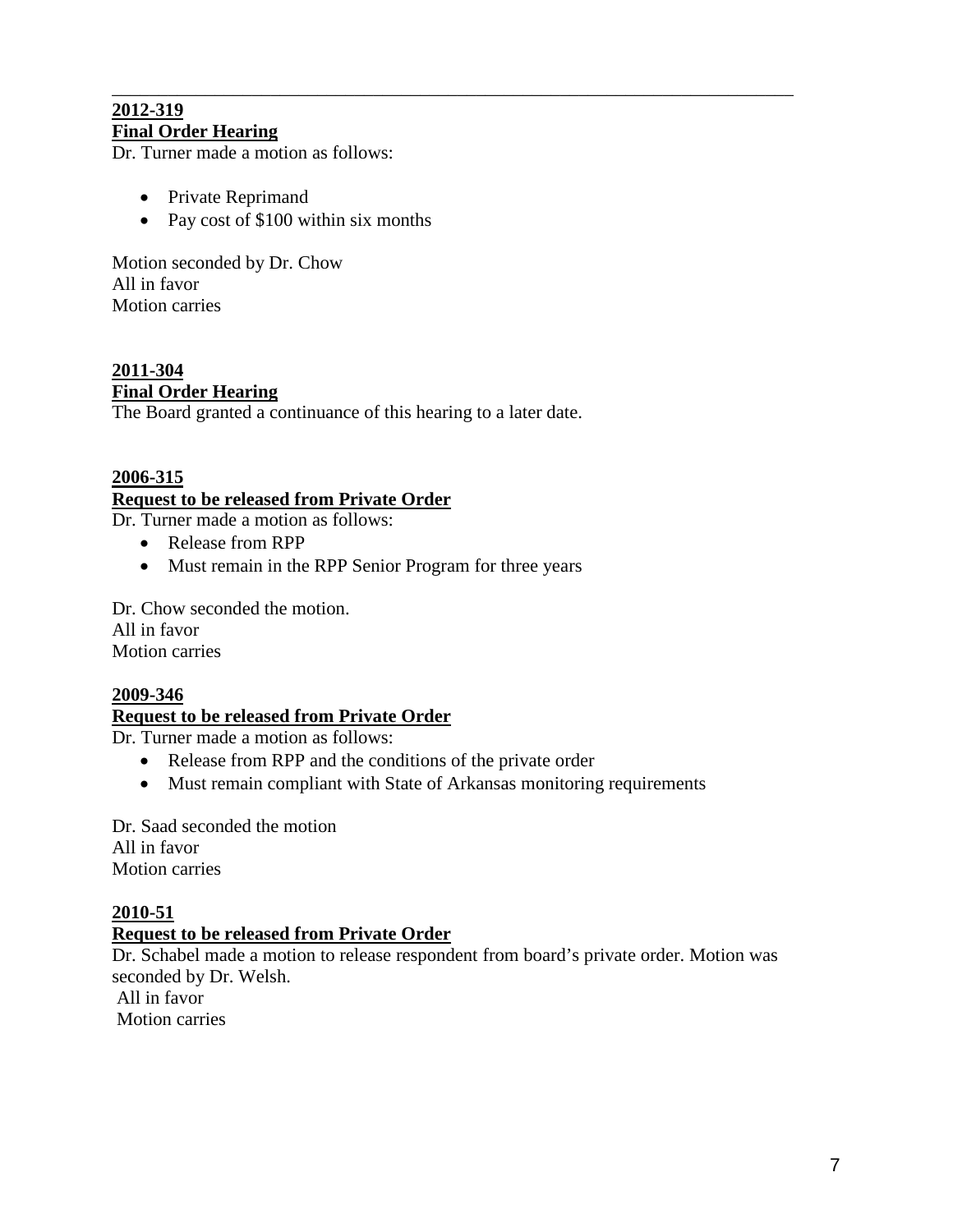## **2014-10**

## **Request to be released from Private Order**

Dr. Welsh made a motion to release respondent from board's private order. Motion was seconded by Dr. Schabel. All in favor Motion carries

\_\_\_\_\_\_\_\_\_\_\_\_\_\_\_\_\_\_\_\_\_\_\_\_\_\_\_\_\_\_\_\_\_\_\_\_\_\_\_\_\_\_\_\_\_\_\_\_\_\_\_\_\_\_\_\_\_\_\_\_\_\_\_\_\_\_\_\_\_\_\_\_\_

**Charles Busse, MD 2011-140 Final Order Hearing**

Dr. Turner made a motion as follows:

- Public Reprimand
- Fine of \$2,000.00 to be paid within six months
- Investigative Cost of \$2,800.00 to be paid within six months
- Complete prescribing course approved by the board within six months
- Must prohibit from self prescribing of hormone replacement therapy as well as prescribing to others
- Must have a board approved Metabolic evaluation by an endocrinologist within three months

Motion was seconded by Dr. Cook All in favor Motion carries

# **2010-332 Final Order Hearing**

President of the Board approved a continuance of the hearing at a later date.

### **Daniel Pistone, MD Reactivation Applicant for licensure**

Dr. Schabel made a motion to allow the applicant to proceed with licensure. Dr. Turner seconded the motion. All in favor Motion carries

## **John Moore III, MD**

### **Reactivation Applicant for licensure**

Dr. Welsh made a motion to allow applicant to proceed with reactivation of his license. Dr. Saad seconded the motion. All in favor Motion carries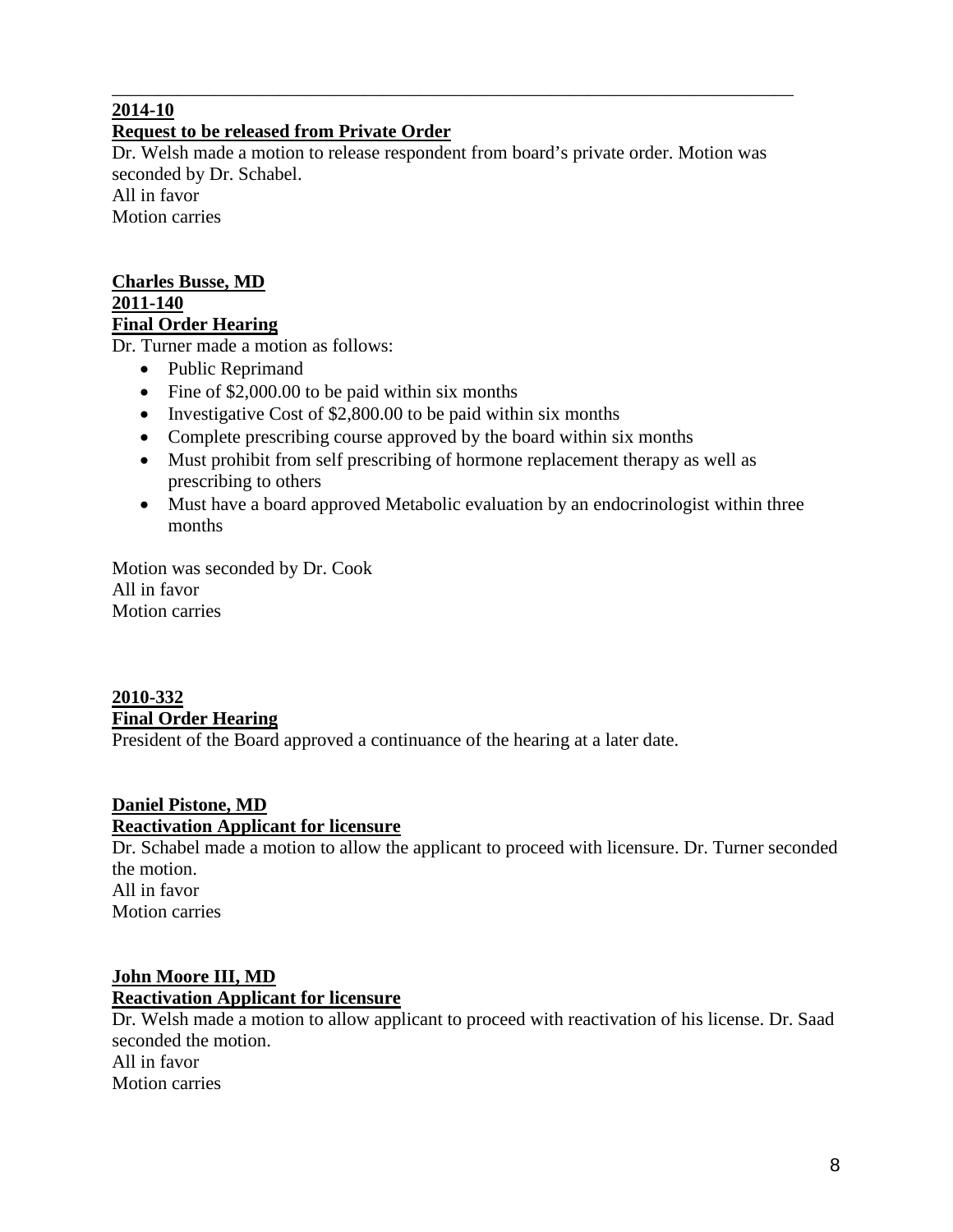### \_\_\_\_\_\_\_\_\_\_\_\_\_\_\_\_\_\_\_\_\_\_\_\_\_\_\_\_\_\_\_\_\_\_\_\_\_\_\_\_\_\_\_\_\_\_\_\_\_\_\_\_\_\_\_\_\_\_\_\_\_\_\_\_\_\_\_\_\_\_\_\_\_ **A motion was made by Dr. Schabel and seconded by Dr. Saad to adjourn at 6:11 pm**

### **Reconvened at 9:15 am Wednesday February 4, 2015**

### **Hugh Hall, MD Reactivation Applicant for licensure**

Dr. Cook made a motion to approve applicant to proceed with reactivation application. Licensee must continue with informal monitoring by the Georgia Medical Board with reports sent to the South Carolina Board. Respondent must inform the Board when monitoring is complete. Dr. Schabel seconded the motion. All in favor Motion carries

## **Michael Goodman, MD**

### **Applicant for licensure**

Dr. Welsh made a motion to approve applicant to proceed with licensure. Dr. Saad seconded the motion. All in favor Motion carries

# **Travis McCoy, MD**

#### **Applicant for licensure**

Dr. Hubbard made a motion to allow applicant to proceed with licensure. Dr. Turner seconded the motion. All in favor

Motion carries

## **Maria Asi-Bautista, MD Applicant for licensure**

Dr. Turner made a motion to allow applicant to proceed with licensure. Dr. Schabel seconded the motion.

All in favor Motion carries

### **REQUESTS FOR EXEMPTION FROM THE 45-MILE REQUIREMENT FOR PHYSICIAN SUPERVISION**

Dr. Schabel made a motion to approve the exemption of the 45-mile requirement for physician supervision for Debra Moynihan, NP supervised by Dr. John Schnorr, MD with Coastal Fertility Specialist.

Dr. Welsh seconded the motion Dr. Hubbard opposed the motion Motion carries

Dr. Cook made a motion to approve the exemption of the 45-mile requirement for physician supervision for Mary Beth Hendricks, DNP, FNP-BC, ACNP-BC, CUNP supervised by Dr. Amanda Flynn, MD with Healthstat. Dr. Schable seconded the motion. All in favor Motion carries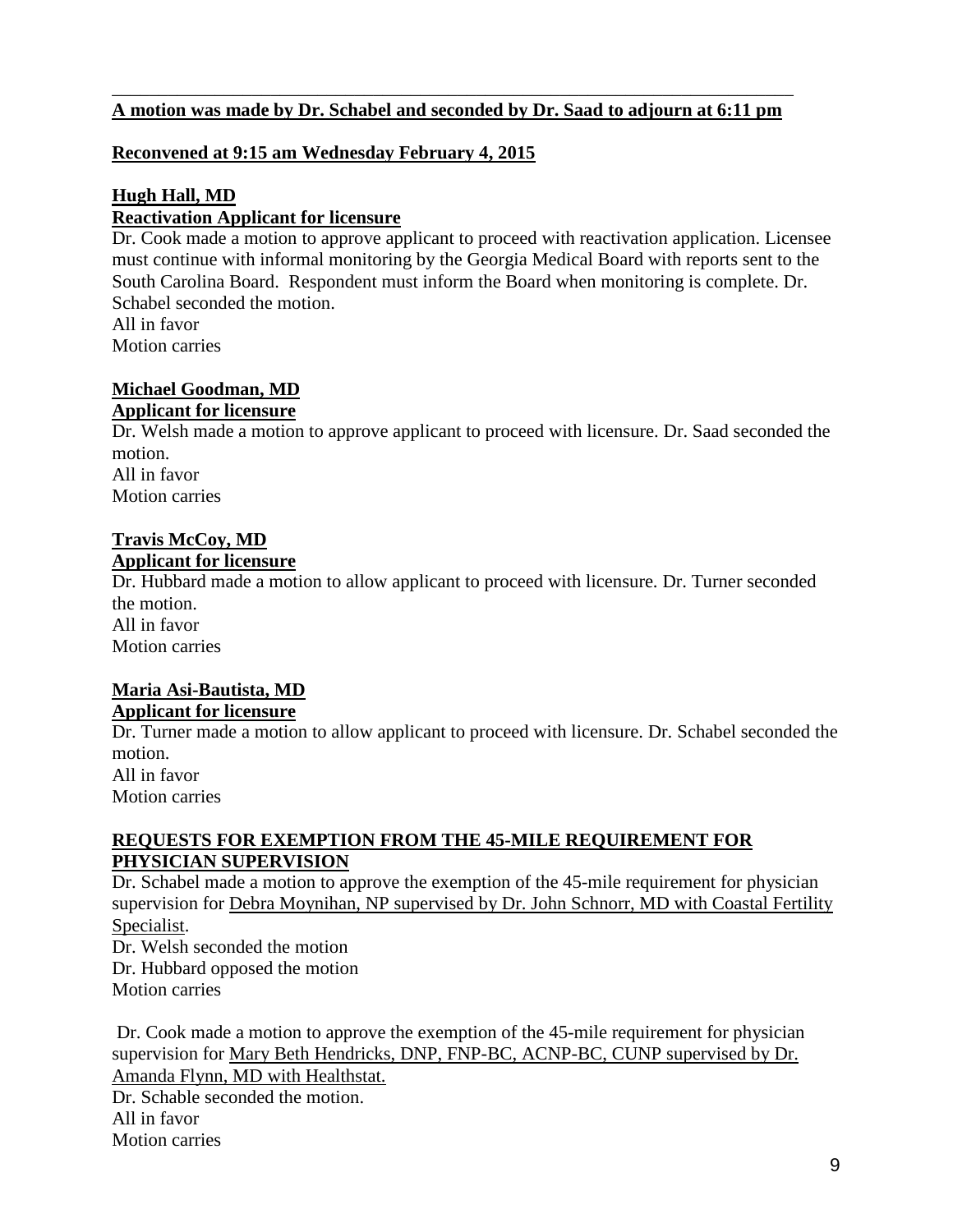\_\_\_\_\_\_\_\_\_\_\_\_\_\_\_\_\_\_\_\_\_\_\_\_\_\_\_\_\_\_\_\_\_\_\_\_\_\_\_\_\_\_\_\_\_\_\_\_\_\_\_\_\_\_\_\_\_\_\_\_\_\_\_\_\_\_\_\_\_\_\_\_\_ Dr. Saad made a motion to approve the exemption of the 45-mile requirement for physician supervision with the understanding this is consultative with no prescription writing for palliative care for Carrie Cormack, PNP and Mollie Huskey, PNP supervised by Dr. Kevin McRedmond, MD with Hands of Hope Pediatric Hospice and Pallative Care.

Dr. Welsh seconded the motion. All in favor Motion carries

Dr. Saad made a motion to approve the exemption of the 45-mile requirement for physician supervision for Weston Rice, NP, Allysa Cogdill, NP and Crystal Walker, NP supervised by Dr. Rebecca Lehman with USC Pediatrics, Division of Neurology.

The request is denied for Dr. Robert Turner to supervise under the 45 mile exemption for Weston Rice, NP, Allysa Cogdill, NP and Crystal Walker, NP.

The request was denied for Dr. Harley Morgan to supervise under the 45 mile exemption for Weston Rice, NP, Allysa Cogdill, NP and Crystal Walker, NP.

The request was denied for Dr. Lehman or Dr. Harley Morgan to supervise Shannon D'Alton.

Dr. Schabel seconded the motion.

All in favor

Motion carries

Dr. Cook made a motion to approve the exemption of the 45-mile requirement for physician supervision with the stipulation of no more than 5 days away and not to occur more than every six weeks for Katrina Maxwell, APRN supervised by Dr. Connie Casebolt with GFN.

Dr. Turner seconded the motion.

Dr. Chow dissented Dr. Hubbard dissented

- Dr. Welsh dissented
- Dr. Schabel dissented
- Dr. Saad dissented

Dr. Vasovski dissented

Motion does not carry

\*Dr. Hubbard made a motion to deny the request for the 45-mile exemption for Katrina Maxwell, APRN supervised by Dr. Connie Casebolt.

Dr. Schabel seconded the motion. Dr. Gardner abstained Dr. Turner abstained Motion carries

Dr. Hubbard made a motion to approve the request for the 45-mile exemption for Dawn Pender, MSN, FNP-BC, CPNP for supervision at SC Centers for Fathers and Families. Dr. Saad seconded the motion. All in favor

Motion carries

Dr. Schabel made a motion to approve the request for Sarah Frasseca, FNP for an addition to scope of practice request to dispense off-site without supervision and must submit quarterly report logs to the BME for one year.

Dr. Welsh seconded the motion.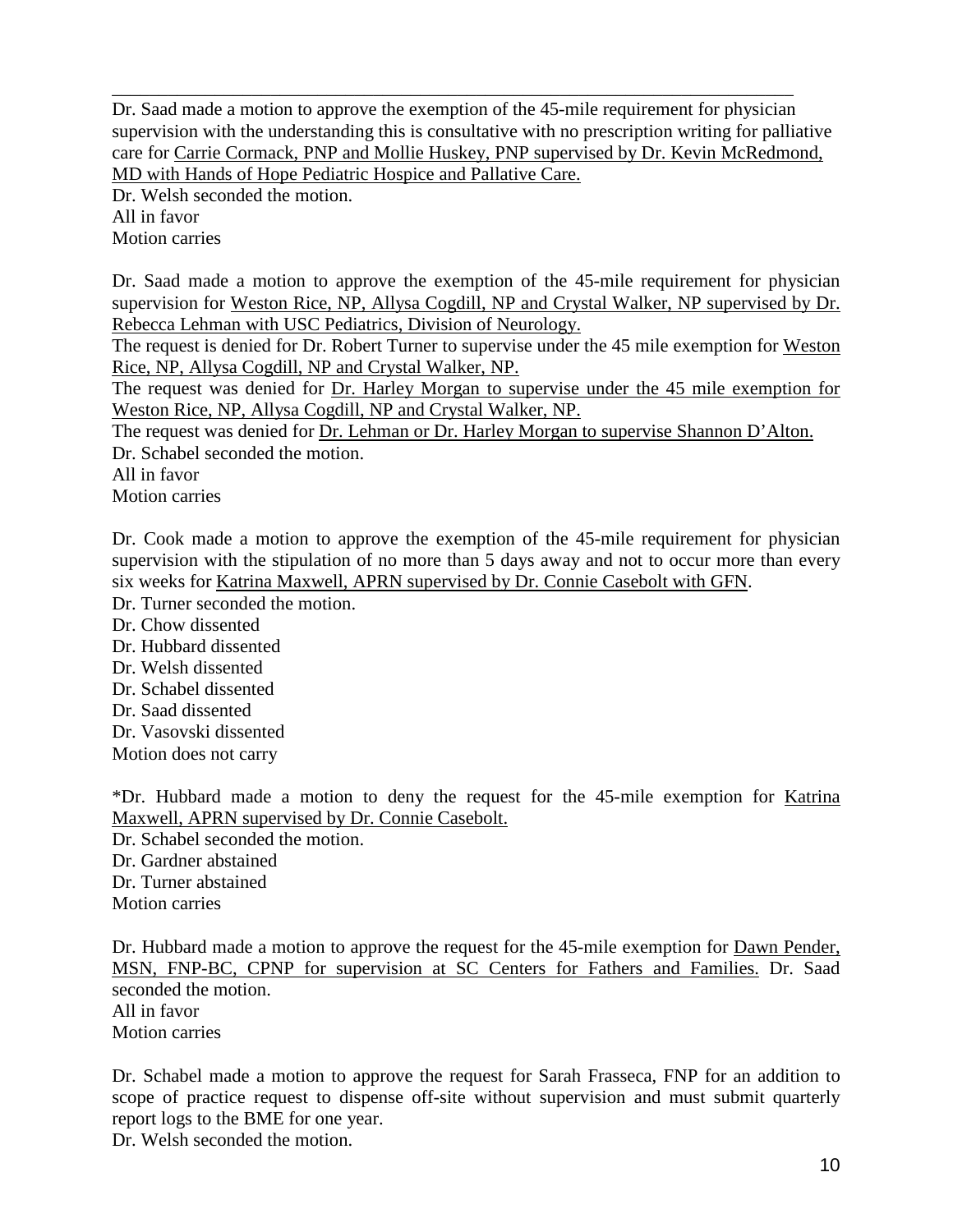All in favor Motion carries

### **Charles Swartz, MD Applicant for licensure**

Dr. Saad made a motion to allow applicant to proceed with licensure. Dr. Schabel seconded the motion. All in favor Motion carries

\_\_\_\_\_\_\_\_\_\_\_\_\_\_\_\_\_\_\_\_\_\_\_\_\_\_\_\_\_\_\_\_\_\_\_\_\_\_\_\_\_\_\_\_\_\_\_\_\_\_\_\_\_\_\_\_\_\_\_\_\_\_\_\_\_\_\_\_\_\_\_\_\_

### **Nikunjkumar Modi, MD Applicant for licensure**

Dr. Hubbard made a motion to allow applicant to proceed with licensure. Dr. Turner seconded the motion. All in favor Motion carries

## **Reuben Thaker, MD Applicant for licensure**

Dr. Cook made a motion to allow applicant to proceed with licensure. Dr. Saad seconded the motion. All in favor Motion carries

# **Todd Samuels, MD**

## **Applicant for licensure**

Dr.Schabel made a motion to allow applicant to proceed with licensure. Dr. Welsh seconded the motion. All in favor Motion carries

## **Edwin Peak, MD**

## **Applicant for licensure**

Dr. Hubbard made a motion to allow applicant to proceed with licensure. Dr. Schabel seconded the motion. All in favor Motion carries

## **Munazza Ahmen, MD Applicant for licensure**

Dr. Schabel made a motion to allow applicant to proceed with licensure. Dr. Cook seconded the motion. All in favor Motion carries

### **Mary Miller, MD Applicant for licensure** Application withdrawn